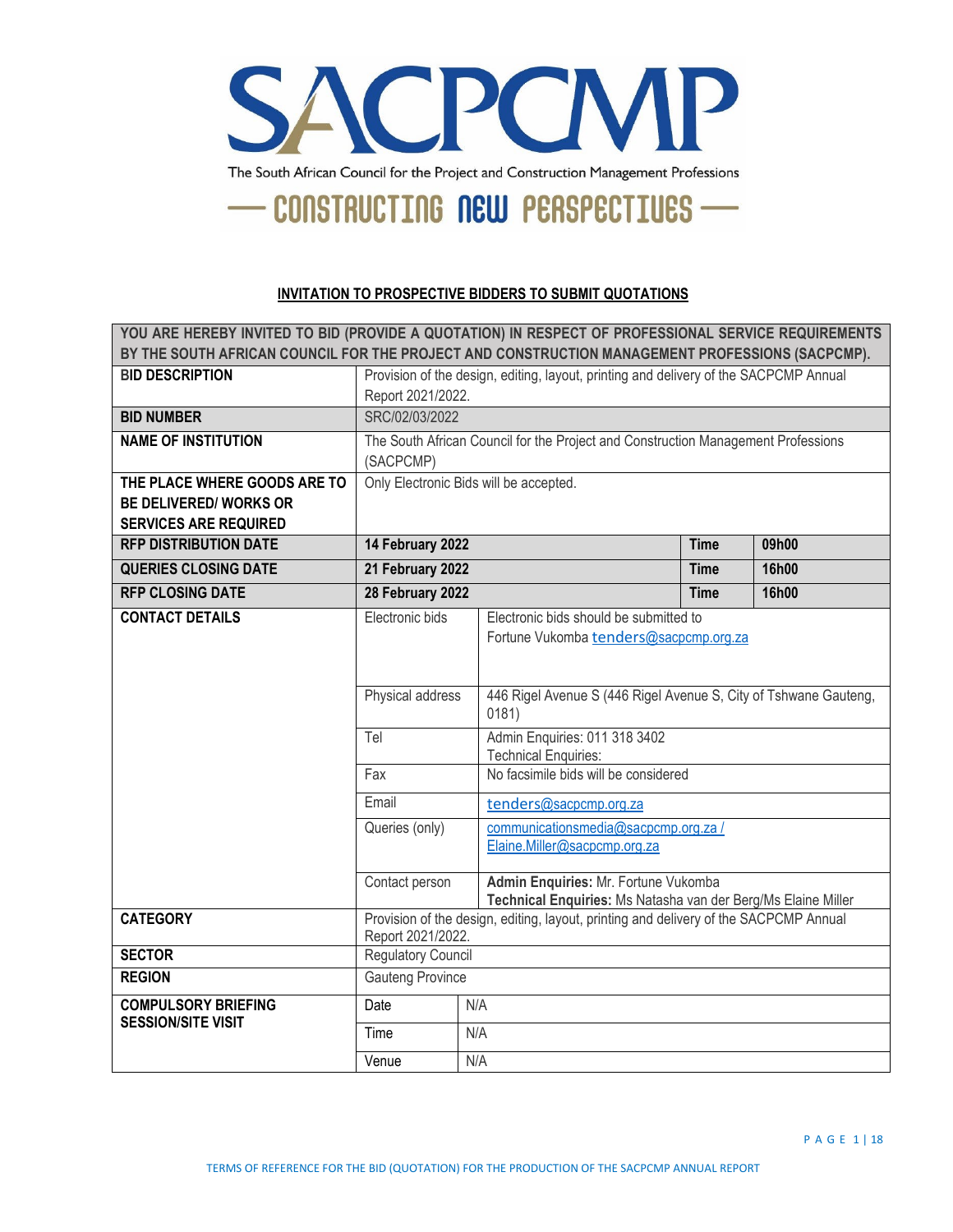### **BACKGROUND INFORMATION**

The South African Council for the Project and Construction Management Professions (SACPCMP) is a statutory body established by Section 2 of the Project and Construction Management Act (Act No.48 of 2000), is a juristic person established for statutory professional certification, registration and regulation of Project and Construction Management Professions in order to protect public interest. In line with the Construction Industry development initiatives, the Council continues to advance and promote the science and management practice of project and construction management thereby contributing towards promotion of the Construction and Built Environment industries.

It further regulates the Project and Construction Management Professions to protect the public by identifying the type and scope of work, registering professionals and maintaining a national register of professionals who adhere to a Code of Conduct.

It also accredits Project and Construction Management programmes at tertiary educational institutions and recognises Voluntary Associations who assist in the promotion of the professions under the SACPCMP (South African Council for the Project and Construction Management Professions) umbrella.

### **OPERATIONS**

The SACPCMP operates in the Built Environment alongside the other five Councils being:

- The South African Council for the Architectural profession (SACAP),
- The Engineering Council of South Africa (ECSA),
- $\triangleright$  The South African Council for the Landscape Architectural Profession (SACLAP),
- The Council for the Quantity Surveying Profession (SACQSP)
- $\triangleright$  and The South African Council for the Property Valuers Profession (SACPVP).

The National Minister of Public Works and Infrastructure is the Executive Authority of the Council and communicates with the Council through the Council for the Built Environment (CBE), which is the overarching body that co-ordinates the activities of all six Built Environment Councils.

### **SCOPE OF WORK**

The objective of this project is to design, produce, print and deliver the South African Council for the Project and Construction Management Professions (SACPCMP) Annual Report for the period 1 April 2021 – 31 March 2022.

The annual report will be tabled in Parliament by the executive authority of the SACPCMP. The following publication will be distributed to all legal libraries and various stakeholders. The successful service provider will be required to design, print, produce and deliver the SACPCMP Annual Report to both the offices of the CBE and the SACPCMP.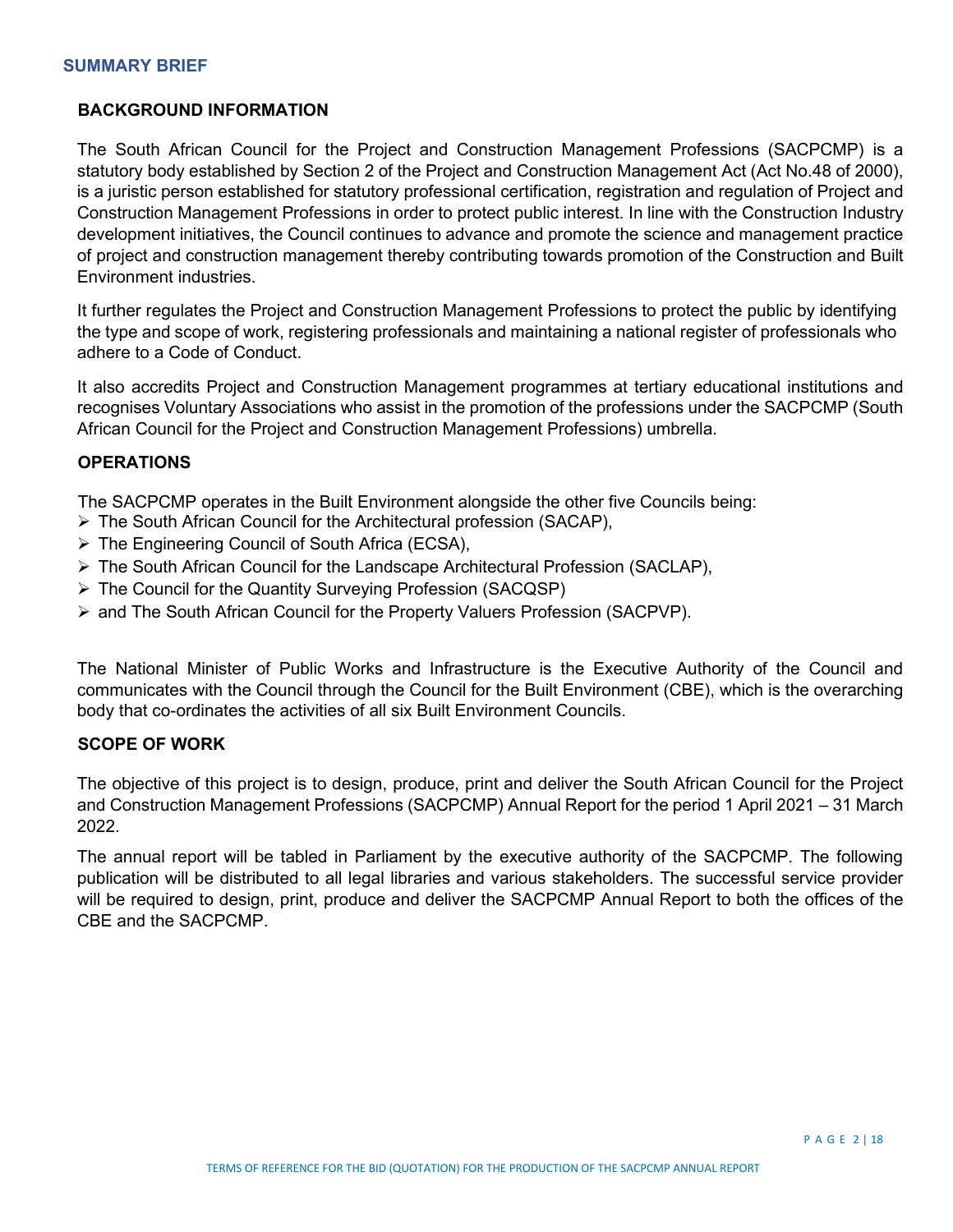### **THE SACPCMP ANNUAL REPORT 1 APRIL 2020 – 31 MARCH 2021**

| <b>Requirement</b>                      | <b>Specification</b>                                        |
|-----------------------------------------|-------------------------------------------------------------|
| Format                                  | A4 - Portrait                                               |
| Pages                                   | $90 - 120$                                                  |
| Number of copies to be printed          | - 60 ring-bound copied (to be initially delivered to CBE)   |
|                                         | - 2 CD roms (to be initially delivered to CBE)              |
|                                         | - 70 printed copies + 50 branded USBs (containing an        |
|                                         | electronic version of the report) to be delivered to the    |
|                                         | <b>SACPCMP</b> offices                                      |
| <b>Binding</b>                          | Perfect bind                                                |
| Inside pages colour                     | Full colour                                                 |
| <b>Material Cover</b>                   | 300 gsm                                                     |
| Material - Text                         | 135 gsm gloss                                               |
| Additional specifications               | Bidder to suggest appropriate additional specifications for |
|                                         | each suggested alternative.                                 |
| <b>Binding</b>                          | Supplier to suggest two (2) possible alternatives and price |
|                                         | accordingly.                                                |
| Photography and photo shoot             | Allocation for the purchase of twelve (12) stock photo      |
|                                         | images, which remain the property of the SACPCMP            |
|                                         | following the design of the report.                         |
| Editing                                 | - An initial edit of all copy, followed by,                 |
|                                         | - an allocation of 25 sets of edits needs to be provided    |
|                                         | in the quotation, with                                      |
|                                         | - an additional final round of editing (proof reading).     |
| Delivery of copies of the Annual Report | - 70 printed copies + 50 branded USBs (containing an        |
|                                         | electronic version of the report) to be delivered to the    |
|                                         | <b>SACPCMP</b> offices                                      |

### **QUERIES**

All queries must be provided in writing and directed to [communicationsmedia@sacpcmp.org.za](mailto:communicationsmedia@sacpcmp.org.za) and [Elaine.Miller@sacpcmp.org.za](mailto:Elaine.Miller@sacpcmp.org.za) during office hours between 09h00 and 16h30. Please note that responses will be communicated to all bidders and it is therefore the responsibility of the bidder or their representative to ensure that they provide correct email addresses on their documents.

The SACPCMP reserves the right not to consider any proposal not fully completed. By accepting to take part in the proposal process, you agree to keep in confidence all information imparted to you in relation with the proposal process, not to disclose it to third parties and not to use it for other purpose than the proposal. The Respondent is responsible for all costs incurred in the preparation and submission of the proposal. Copy/s of any affiliations, memberships and/or accreditations that support your submission must be included in the proposal.

Kindly note that SACPCMP is entitled to:

• Amend any RFP conditions, validity period, specifications, or extend the closing date and/or time of RFP's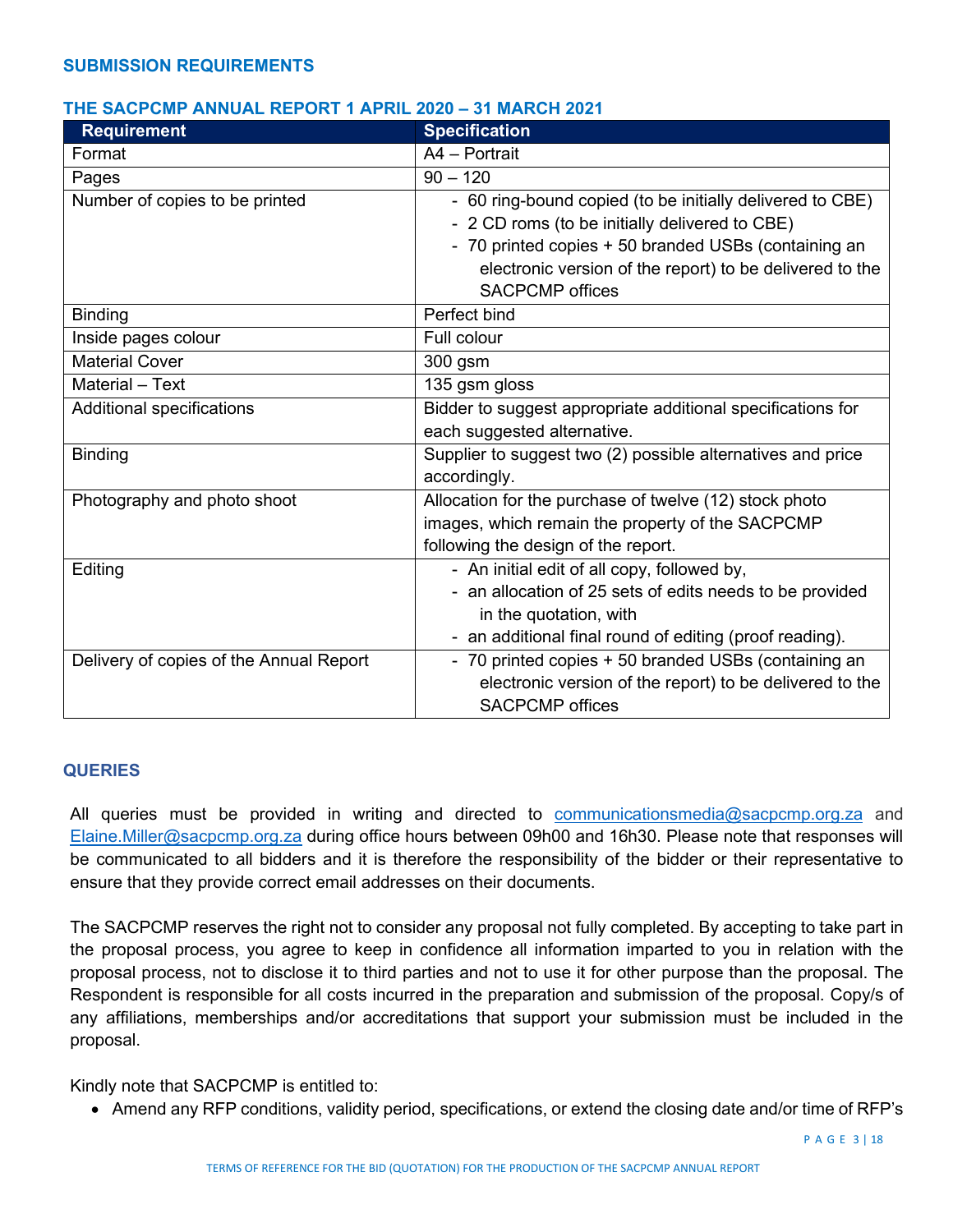before the closing date. All Respondents, to whom the RFP documents have been issued, will be advised in writing of such amendments in good time.

- Verify any information contained in a proposal.
- Not appoint any bidder.
- Vary, alter, and/or amend the terms of this RFP, at any time prior to the finalisation of its adjudication hereof.
- Disqualify proposals that contain an omission of disclosure of material information, that is factually inaccurate, and/or contains a misrepresentation.
- Not accept the lowest proposal or any proposal in part or in whole. The SACPCMP normally awards the contract to the bidder who proves to be fully capable of handling the contract and whose proposal is technically acceptable and/or financially advantageous to the SACPCMP.
- Appointment as a successful contractor shall be subject to the parties agreeing to mutually acceptable contractual terms and conditions. In the event of the parties failing to reach such agreement within 30 (thirty) days from the appointment date, the SACPCMP shall be entitled to appoint the contractor who was rated 2nd (second), and so on.
- Cancel or withdraw from this RFP as a whole or in part without furnishing reasons and without attracting any liability.
- This proposal and its acceptance shall be subject to the terms and conditions contained in this RFP document.

### **PROPOSAL**

Bids shall include all relevant information about the bidder as indicated in the advertisement, which will enable the SACPCMP to assess the service provider's competence. Responding firms will be evaluated on the quality of the written proposals as well as oral presentations to Management Committee and or samples of previous work provided. All proposals should be submitted by 16h00 on 28 February 2022 to:

The Finance Department Subject Line: Bid Reference Number (SRC/02/03/2022) Fortune Vukomba Email: [tenders@sacpcmp.org.za](mailto:tenders@sacpcmp.org.za)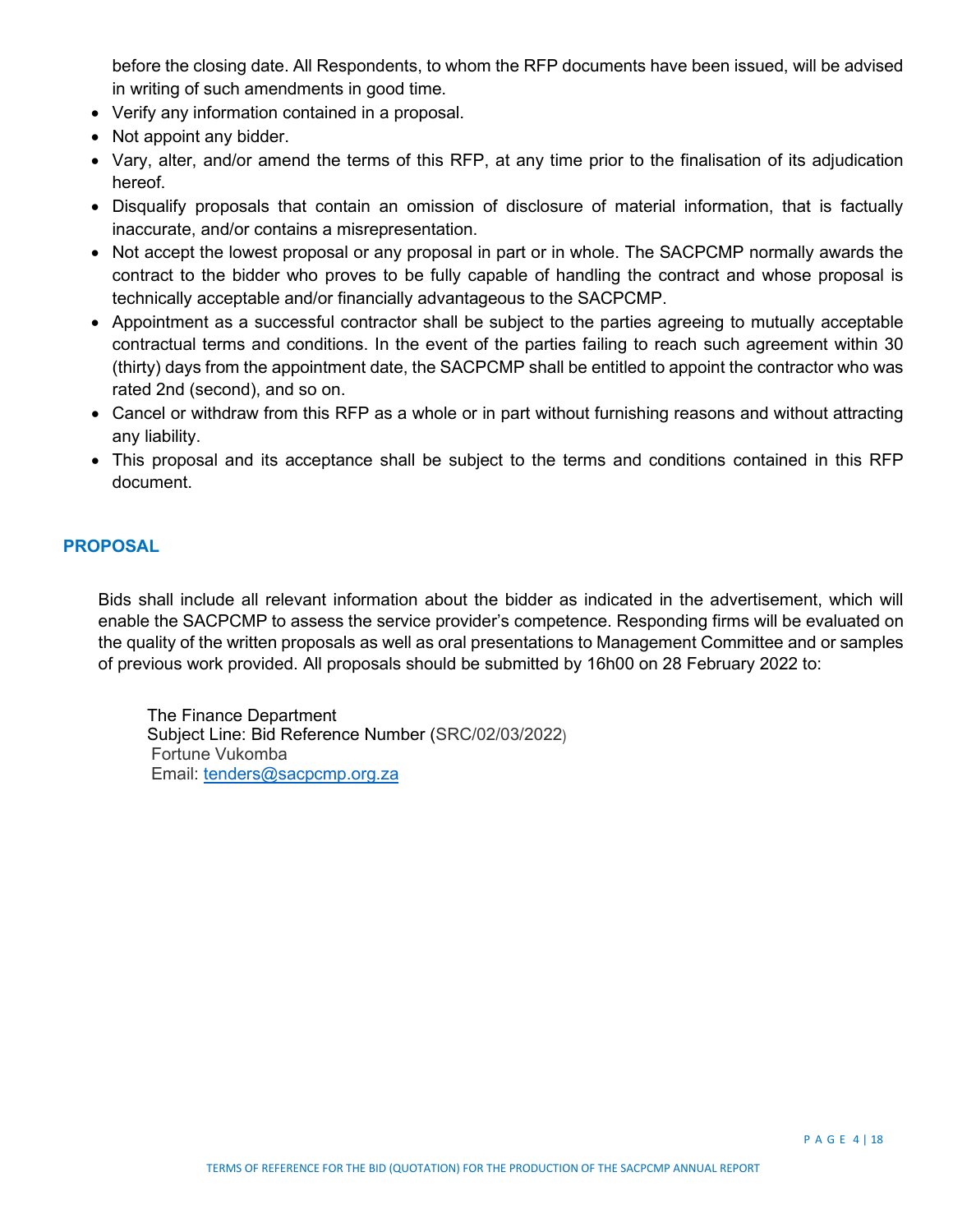# **SUBMISSION DOCUMENT**

### **UNDERSTANDING OF THE BRIEF**

Detailed proposal to include the firms understanding of the requirements in respect of the request for proposal. The proposal must set out the **firm's approach and end-to-end methodology** in respect of the scope (including its quality assurance and resolution processes) and any other value-added services to be provided to SACPCMP.

### **FUNCTIONAL MINIMUM REQUIREMENTS**

The firm must provide full detail in its proposal in respect of the functional minimum requirements. Describe briefly the firm's OD methodology/approach and the technology to be used. Curriculum Vitae of the lead partner, manager and core team members must be included in the proposal. Describe the firm's quality control system and demonstrate briefly that the firm has established adequate quality control policies and procedures

#### **SUBMISSION**

All quotations must be submitted on the official forms provided and should not be re-typed. Please provide four printed copies of all information related to the submission to the SACPCMP offices before the stipulated deadline, which must include the following:

- Company Information
	- Company Profile
		- $\circ$  The service provider must have a minimum of five (5) years' experience and expertise in providing similar service.
		- o Client references on similar assignments
- Quotation/ Pricing
	- o Which should include a **project plan** (and summary qualifications and experience of all team members who would work on the project)
	- o as well as incorporate editing (copy editing, approximately 25sets of design edits and a final round of editing)
	- o proof-reading costs
	- o and printing, binding and delivery costs
	- $\circ$  The quoted price must be in South African Rands and be inclusive of 15% Vat, if VAT registered vendor.

### • Forms

This relates to the application for inclusion in the Database of Service Providers

- o SBD 6.1 Form
- o National Treasury Central Supplier Database CSD Form (Proof of registration on the CSD needs to be provided)
- $\circ$  Tax clearance certificate (No service provider will be considered if their tax matters are not up to date with SARS.) (Addendum B)
- $\circ$  The service provider shall be an Exempted Micro Enterprise (EME) and Qualifying Small Enterprise (QSE) BBBEE recognition level. (Addendum A)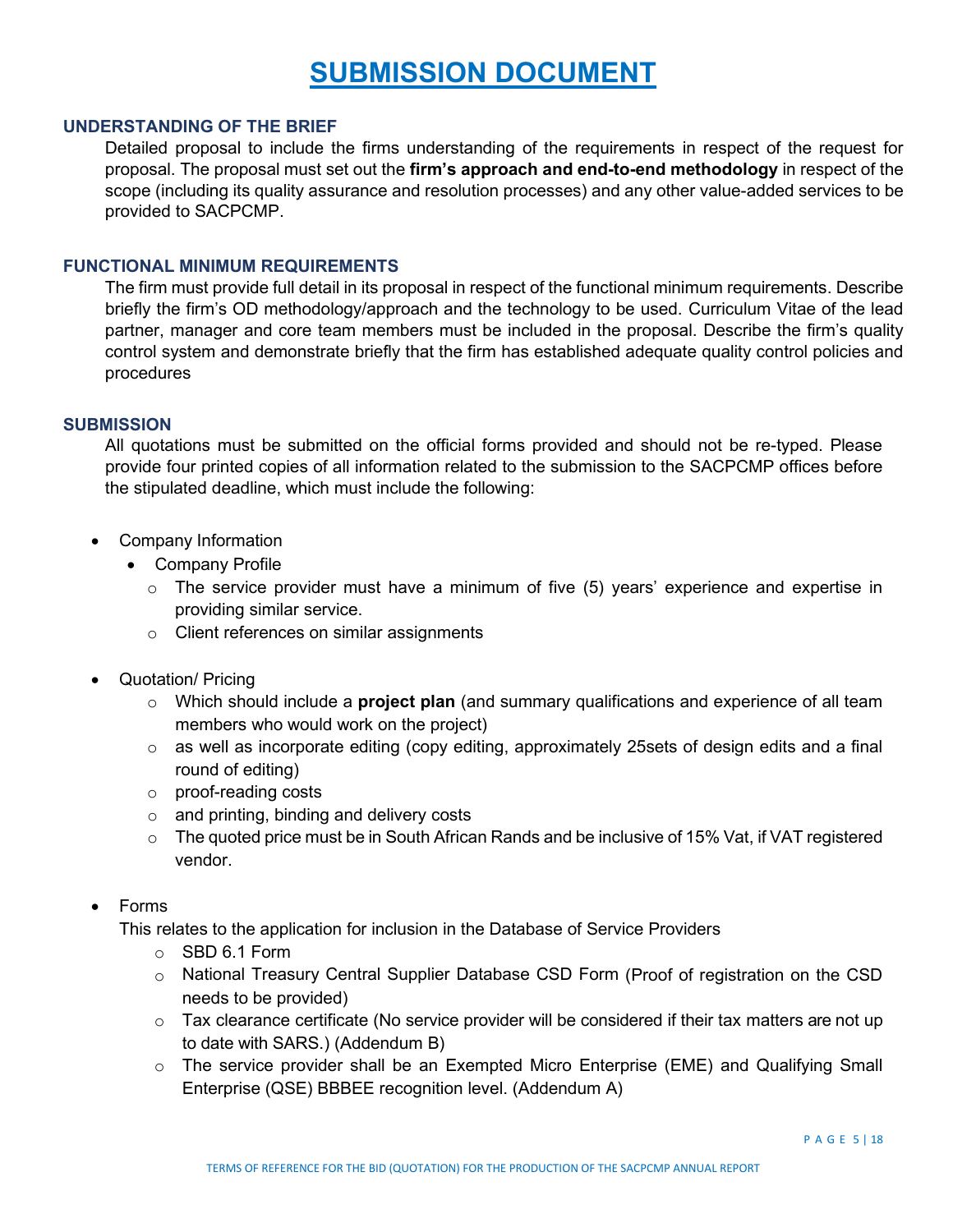### **FAILURE TO COMPLY**

Proposals will be disqualified or excluded under the following conditions:

- Any quotation submitted after the closing date and time shall **NOT** be considered.
- Ensure that your proposal/quotation clearly covers **ALL** the above aspects of the RFQ.
- **DO NOT** include insurance to your quote as SACPCMP provides its own insurance.
- **ALL QUOTATIONS and ENQUIRIES** are to be addressed to the respective person stipulated on the Request for Proposal document.
- The SACPCMP reserves the right to cancel the procurement process at any time without notice, and not issue the order.
- Conditional quotations will be subject to SACPCMP acceptance and approval processes.
- The onus will rest with the service provider who has been awarded the services to inform SACPCMP of any changes to the information provided on such SBD forms. Failure to do so will result in misrepresentation of facts/ information and may results in SACPCMP terminating the service or contract.
- Payment terms: compliant invoices will be processed 30 days after receipt of invoice.

### **BID EVALUATION: FIRST EVALUATION PROCESS**

The bid evaluation process is a two-step evaluation process is expected to take place during April 2021 and to pass the first evaluation process, service providers need to score over 70. Scoring will be done as per below table, unless otherwise stipulated.

| <b>SCORE CARD</b> |                                                       |  |
|-------------------|-------------------------------------------------------|--|
| 5                 | Excellent - significantly exceed the acceptable level |  |
| -4                | Very good - exceeds acceptable standards              |  |
| $\mathbf{3}$      | Satisfactory - acceptable standards                   |  |
| $\overline{2}$    | Poor -less than acceptable standards                  |  |
|                   | Unsatisfactory - much less than acceptable standards  |  |
|                   | Unacceptable of no evidence                           |  |

### **First Evaluation process**

The following functionality evaluation criteria will be used.

| <b>Area of Review</b>                                                                                                                                                            | Score | <b>Maximum Points</b> |  |
|----------------------------------------------------------------------------------------------------------------------------------------------------------------------------------|-------|-----------------------|--|
| Company profile                                                                                                                                                                  |       |                       |  |
| Understanding the brief:                                                                                                                                                         | 0.20  | 5                     |  |
| Establishment date                                                                                                                                                               |       |                       |  |
| Company history                                                                                                                                                                  |       |                       |  |
| Company's footprint                                                                                                                                                              |       |                       |  |
| Experience                                                                                                                                                                       |       |                       |  |
| Entity experience                                                                                                                                                                |       |                       |  |
| The company must have minimum years of 5 years online and<br>printing annual report design Development (Company profile and<br>CV of the designated consulting graphic designer) | 0.05  | 5                     |  |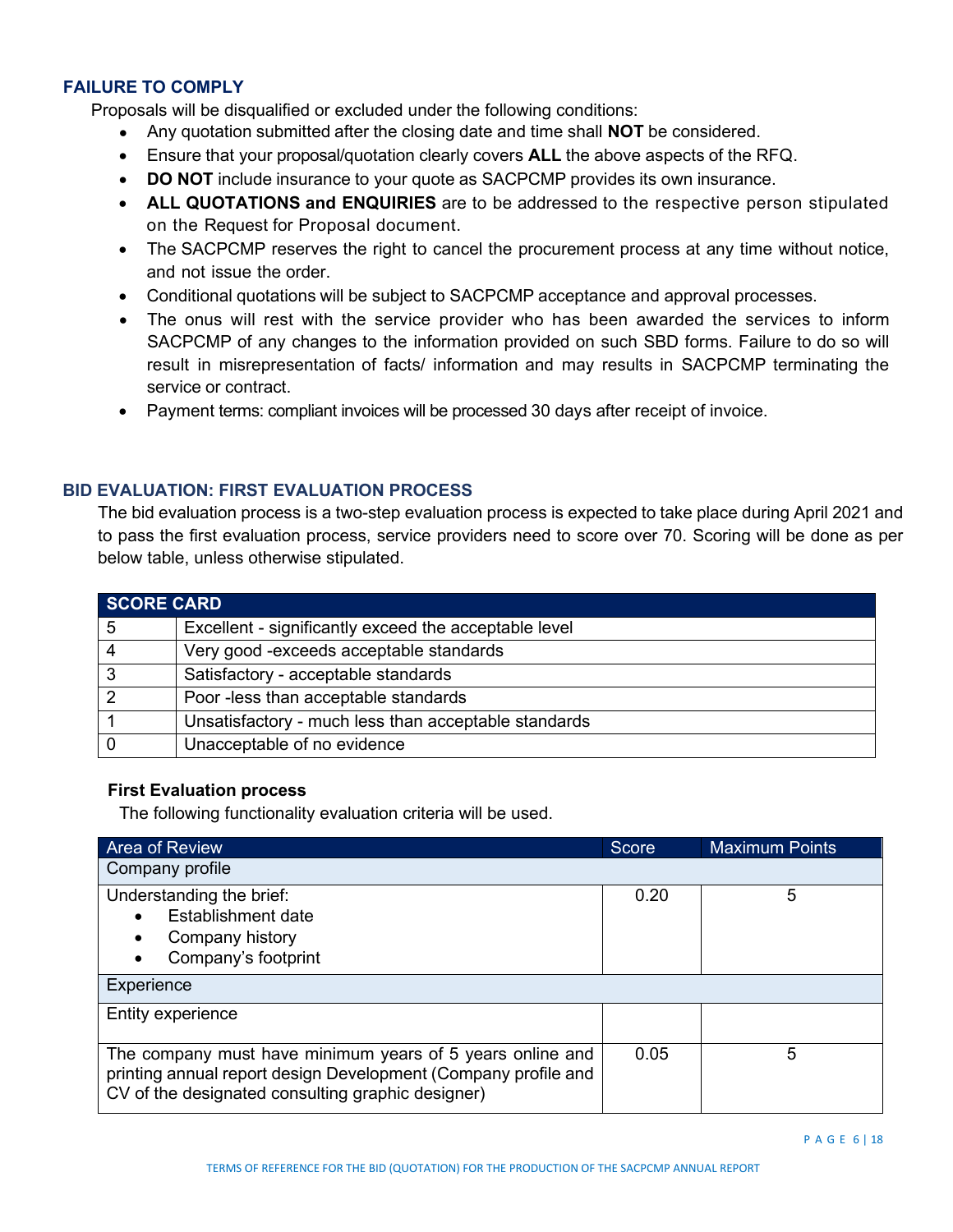| (Experience in years of expertise in providing similar service)                                      |      |     |
|------------------------------------------------------------------------------------------------------|------|-----|
|                                                                                                      |      |     |
|                                                                                                      |      |     |
| The company must have minimum years of 5 years (CV of the<br>designated consulting graphic designer) | 0.05 | 5   |
| <b>Track Record</b>                                                                                  |      |     |
| List of contactable applicable references for similar work                                           | 0.10 | 5   |
| undertaken.                                                                                          |      |     |
| 3- Written reference received<br>5                                                                   |      |     |
| 3<br>2- Written reference received<br>$\bullet$                                                      |      |     |
| 1- Written reference received<br>1<br>$\bullet$                                                      |      |     |
| 0-Written reference received<br>0                                                                    |      |     |
| $\checkmark$ Must not be older than 3 years                                                          |      |     |
| $\checkmark$ At least 1 must be from the SEO                                                         |      |     |
| Must be contactable and verifiable (email addresses,                                                 |      |     |
| contact person & contact number)                                                                     |      |     |
| <b>Total/Maximum points</b>                                                                          | 100% |     |
| Total points required to move to next level                                                          |      | 70% |

# **BID EVALUATION: SECOND EVALUATION PROCESS**

The SACPCMP will do the evaluation and adjudication after the proposal submission deadline. The selection criteria will include the following:

- Technical approach
- Professional editing and proofreading
- Concept design creativity and innovation
- Experience / Track record
- Printing quality control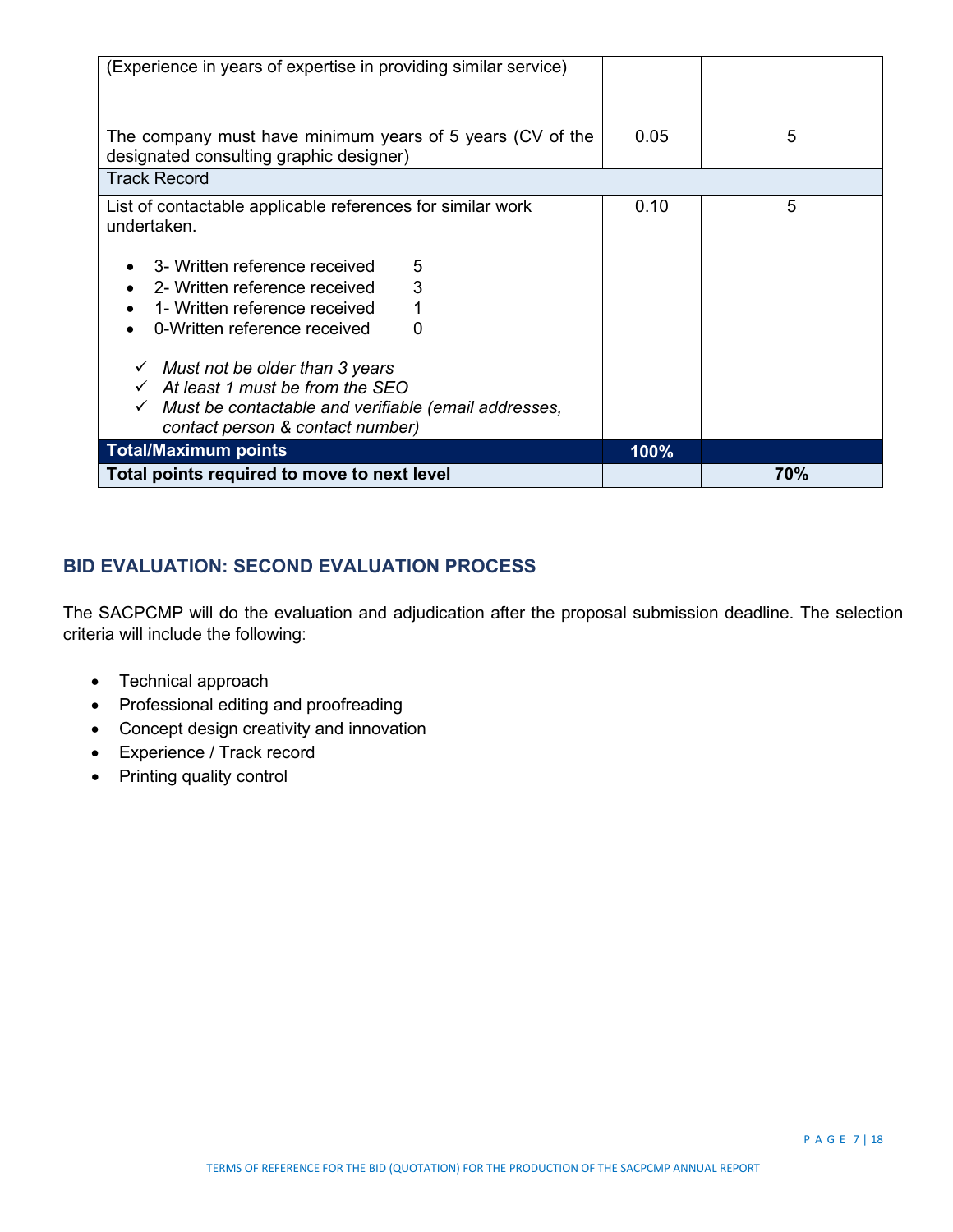The functionality criteria will be based on the following

| <b>Requirements</b> | <b>Specification / Details</b>                                                    | Weighting |
|---------------------|-----------------------------------------------------------------------------------|-----------|
| <b>Technical</b>    | Approach to be followed for this assignment                                       | 25        |
| approach            | $\checkmark$ A4 – portrait                                                        |           |
|                     | Full colour throughout<br>✓                                                       |           |
|                     | 135gsm gloss and cover 300 gsm gloss<br>✓                                         |           |
|                     | Methodology to be included<br>✓                                                   |           |
|                     | Technical process and project planning to be included<br>✓                        |           |
|                     | Bidders will be evaluated on quality and planned approach in this<br>$\checkmark$ |           |
|                     | technical assessment:                                                             |           |
|                     |                                                                                   |           |
|                     | Score card Key                                                                    |           |
|                     | (Based on quality provided, as per examples submitted)                            |           |
|                     | Excellent (Best Quality Provided)<br>25                                           |           |
|                     | 20<br>Very good<br>15<br>Good                                                     |           |
|                     | 10<br>Fair                                                                        |           |
|                     | 5<br>Poor                                                                         |           |
|                     |                                                                                   |           |
| Professional        | Bidders will be evaluated on the level of Professional Editing and proof          | 15        |
| editing and         | reading - previous examples which are to be submitted will be used as             |           |
| proofreading        | the basis for the evaluation.                                                     |           |
|                     |                                                                                   |           |
|                     | Score card Key                                                                    |           |
|                     | <b>Excellent (Best Quality Provided)</b><br>25<br>20                              |           |
|                     | Very good<br>15<br>Good                                                           |           |
|                     | 10<br>Fair                                                                        |           |
|                     | 5<br>Poor                                                                         |           |
|                     |                                                                                   |           |
| Concept design      | Concept Design - Bidders will be evaluated on the level of creativity and         | 25        |
| creativity and      | innovation presented on based on the sample designs submitted.                    |           |
| innovation          | Score card Key                                                                    |           |
|                     | Excellent (Best Quality Provided)<br>25                                           |           |
|                     | 20<br>Very good<br>15<br>Good                                                     |           |
|                     | Fair<br>10                                                                        |           |
|                     | 5<br>Poor                                                                         |           |
|                     |                                                                                   |           |
|                     |                                                                                   |           |
| Past Experience /   | Company profile (score of 5) based on experience provided                         | 15        |
| <b>Track record</b> | Score card Key<br><b>Excellent (Best Quality Provided)</b><br>5                   |           |
|                     | 3<br>Very good                                                                    |           |
|                     | Good                                                                              |           |
|                     |                                                                                   |           |
|                     | Proven track record of Annual report production for a Public Sector entity        |           |
|                     | (List of entities serviced – at least for a period of 5 years)                    |           |
|                     |                                                                                   |           |
|                     | References (Must be contactable references)                                       |           |
|                     | Score card Key                                                                    |           |
|                     | 5 References<br>5<br>3<br>3-4 Reference                                           |           |
|                     |                                                                                   |           |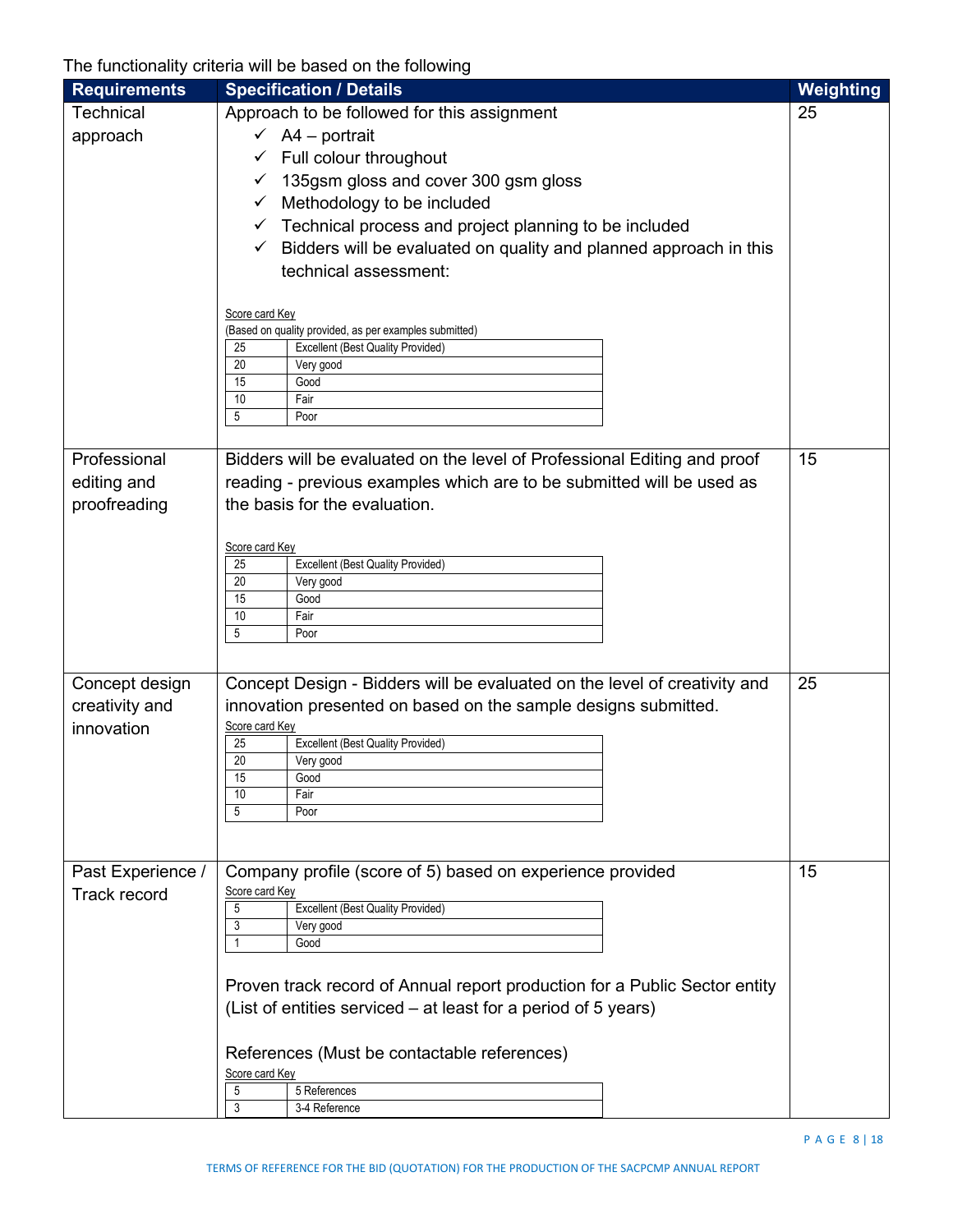|                             | 2 or less references                                                                                                                                                                                          |     |
|-----------------------------|---------------------------------------------------------------------------------------------------------------------------------------------------------------------------------------------------------------|-----|
| Printing quality<br>control | Print quality to be evaluated on samples provided<br>Score card Key<br>2 Samples of previous productions<br>.5<br>$\overline{2}$<br>- sample of previous productions<br>$0 - no$ samples provided<br>$\Omega$ | 20  |
| <b>GRAND TOTAL</b>          |                                                                                                                                                                                                               | 100 |

### **Second Phase Evaluation**

Second and final phase will be evaluated as follows:

| <b>Evaluation criteria</b> | <b>Points</b> |
|----------------------------|---------------|
| Price                      | 80%           |
| <b>BBBEE</b>               | 20%           |
| <b>Maximum Points</b>      | 100%          |

### **PERIOD OF CONTRACT**

The contract shall be for a period of six (6) months. Work will only commence upon the signing of the contract which will be followed with various purchase order/s for specific items as may be needed.

### **GENERAL CONDITIONS OF CONTRACT**

General Conditions of Contract (GCC) as per National Treasury will apply. Service providers must familiarise themselves with these conditions as they will be applicable throughout the duration of the contract period.

### **CONTRACT MANAGEMENT**

The Service Provider will be required to sign a Standard Contract based for the duration and value of services.

 $\overline{\phantom{a}}$  ,  $\overline{\phantom{a}}$  ,  $\overline{\phantom{a}}$  ,  $\overline{\phantom{a}}$  ,  $\overline{\phantom{a}}$  ,  $\overline{\phantom{a}}$  ,  $\overline{\phantom{a}}$  ,  $\overline{\phantom{a}}$  ,  $\overline{\phantom{a}}$  ,  $\overline{\phantom{a}}$  ,  $\overline{\phantom{a}}$  ,  $\overline{\phantom{a}}$  ,  $\overline{\phantom{a}}$  ,  $\overline{\phantom{a}}$  ,  $\overline{\phantom{a}}$  ,  $\overline{\phantom{a}}$ 

 **Authorised Bidder's Signature Date**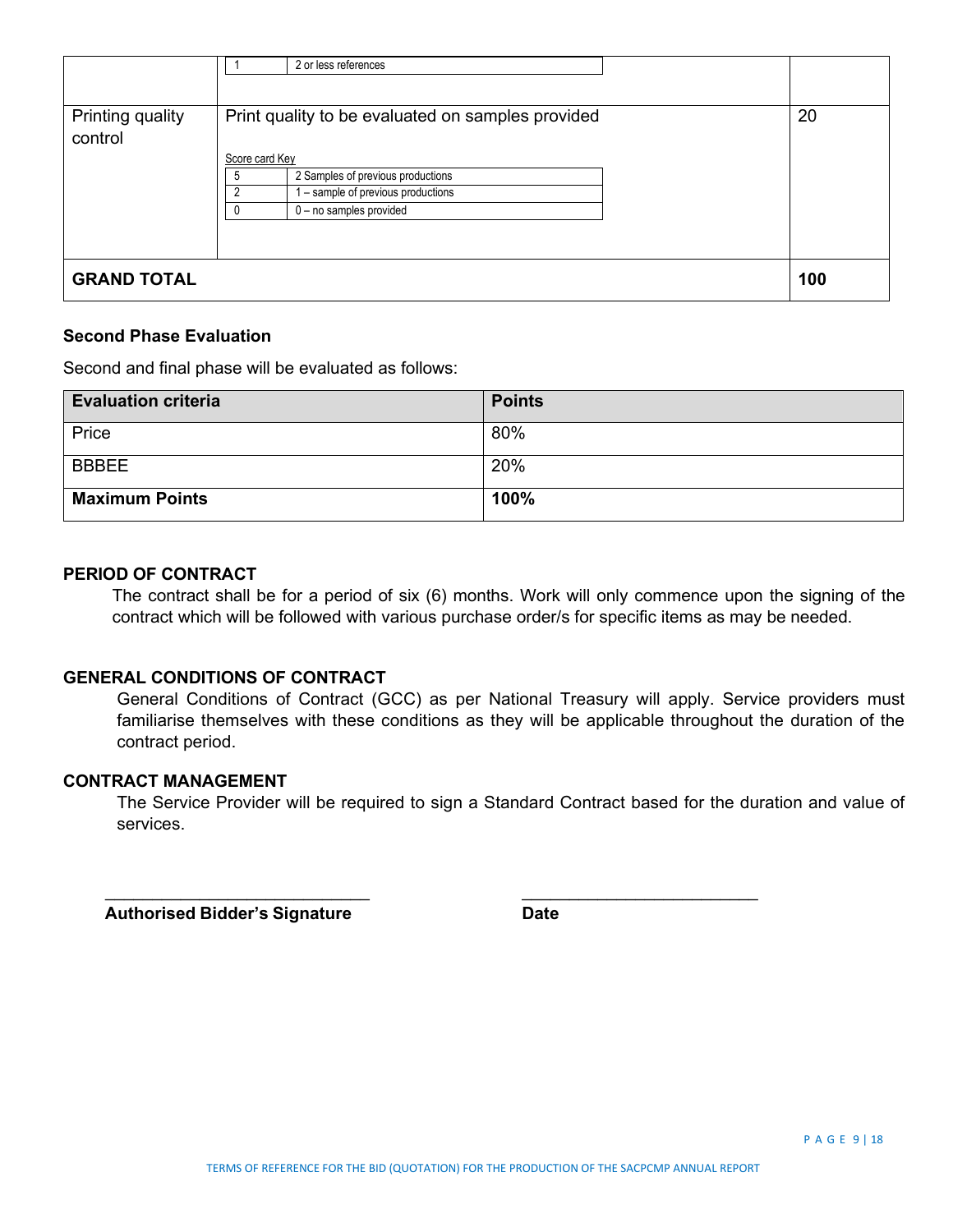# **PREFERENTIAL PROCUREMENT POLICY FRAMEWORK ACT**

This request for quotation (RFQ) will be evaluated on functionality and the 80:20-point systems as stipulated in the Preferential Procurement Policy Framework Act (Act number 5 of 2000) & SACPCMP's Supply Chain Management Policies and Procedures.

(For more information on the PPPFA please click on the link below [https://www.thedti.gov.za/economic\\_empowerment/docs/PPPFA%20Regulation.pdf\)](https://www.thedti.gov.za/economic_empowerment/docs/PPPFA%20Regulation.pdf)

### **TERMS AND CONDITIONS:**

- 1. All goods or services procured will be subjected to SACPCMP Procurement Policy and Procedures.
- 2. It is the responsibility of the prospective bidders / service providers to submit valid Tax Clearance Certificates. Failure to do so may invalidate the bid submitted in terms of the RFQ.
- 3. All invoices submitted for payment need to stipulate the **SACPCMP's VAT number; 4100199787** as per Section 20 of the VAT Act.) as well as that of the service provider (if VAT registered).
- 4. I (the service provider) certify that all the required information, relevant forms have been completed and furnished as part of the bid.
- 7. I (the service provider) hereby agree that should I be awarded this RFQ and fail to deliver or perform on the award; the SACPCMP will have the right to enforce Regulation 13 of the Preferential Procurement Regulations.
- 8. This RFQ is subject to the provisions made in the General Conditions of Contract, as issued by National Treasury, including its revisions.
- 9. I (the service provider) hereby agree that the SACPCMP may restrict me from business if my company does not perform or deliver on services/ supplies received.
- 10. I (the service provider) hereby agree that the onus is on the supplier not to accept orders or make deliveries that will result in overspending on the amount awarded on this RFQ. I also accept that I will not be paid by the SACPCMP for any over expenditure.

SIGNATURE OF BIDDER: **WE are all that the set of the set of the set of the set of the set of the set of the set of the set of the set of the set of the set of the set of the set of the set of the set of the set of the set** 

CAPACITY: \_\_\_\_\_\_\_\_\_\_\_\_\_\_\_\_\_\_\_\_\_\_\_\_\_\_\_\_\_\_\_\_\_\_\_\_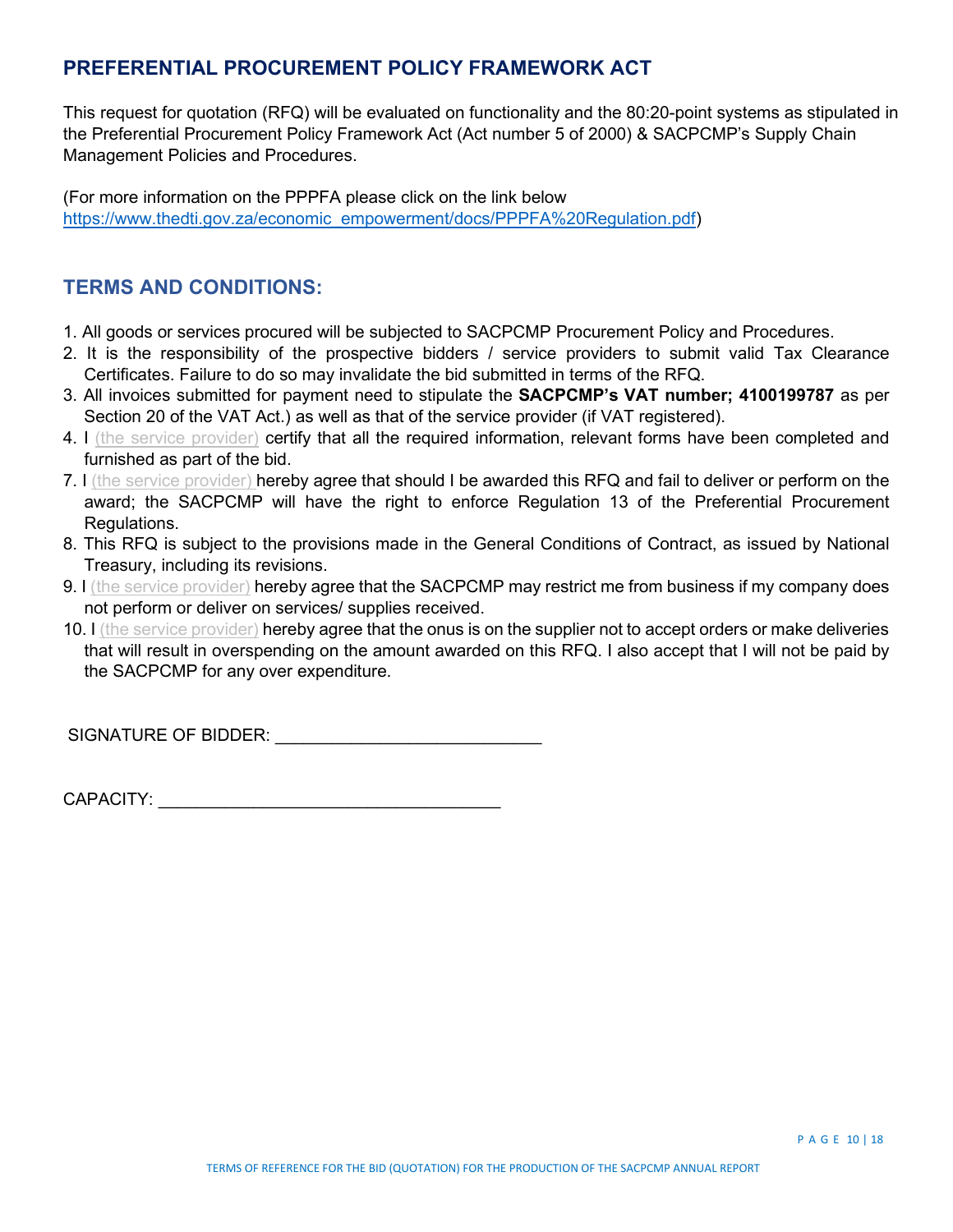### **SBD 6.1**

### **PREFERENCE POINTS CLAIM FORM IN TERMS OF THE PREFERENTIAL PROCUREMENT REGULATIONS 2017**

This preference form must form part of all bids/ proposals submitted. It contains general information and serves as a claim form for preference points for Broad-Based Black Economic Empowerment (B-BBEE) Status Level of Contribution.

### **NB: BEFORE COMPLETING THIS FORM , BIDDERS/ POTENTIAL SERVICE PROVIDERS MUST STUDY THE GENERAL CONDITIONS, DEFINITIONS AND DIRECTIVES APPLICABLE IN RESPECT OF B-BBEE, AS PRESCRIBED IN THE PREFERENTIAL PROCUREMENT REGULATIONS, 2017.**

### **1. GENERAL CONDITIONS**

- 1.1 The following preference point systems are applicable to all bids/ proposals:
	- the 80/20 system for requirements with a Rand value of above R30,000 and up to R50 000 000 (all applicable taxes included); and
	- the 90/10 system for requirements with a Rand value above R50 000 000 (all applicable taxes included).
- 1.2 The value of this bid cannot exceed an estimated amount of R50 000 000 (including all applicable taxes) and therefore the 80/20preferential procurement point system shall be applicable.
- 1.3 Preference points for this bid shall be awarded for:
	- (a) Price; and
	- (b) B-BBEE Status Level of Contribution.
- 1.4 The maximum points for this bid/ proposal are allocated as follows:

| <b>Description</b>                                | <b>Points</b> |
|---------------------------------------------------|---------------|
| Price                                             | 80            |
| B-BBEE status level of contribution               | 20            |
| Total points for Price and B-BBEE must not exceed | 100           |

1.6 Failure on the part of a bidder/ service provider to submit proof of B-BBEE Status level of contribution together with the bid, will be interpreted that preference points for B-BBEE status level of contribution are not claimed.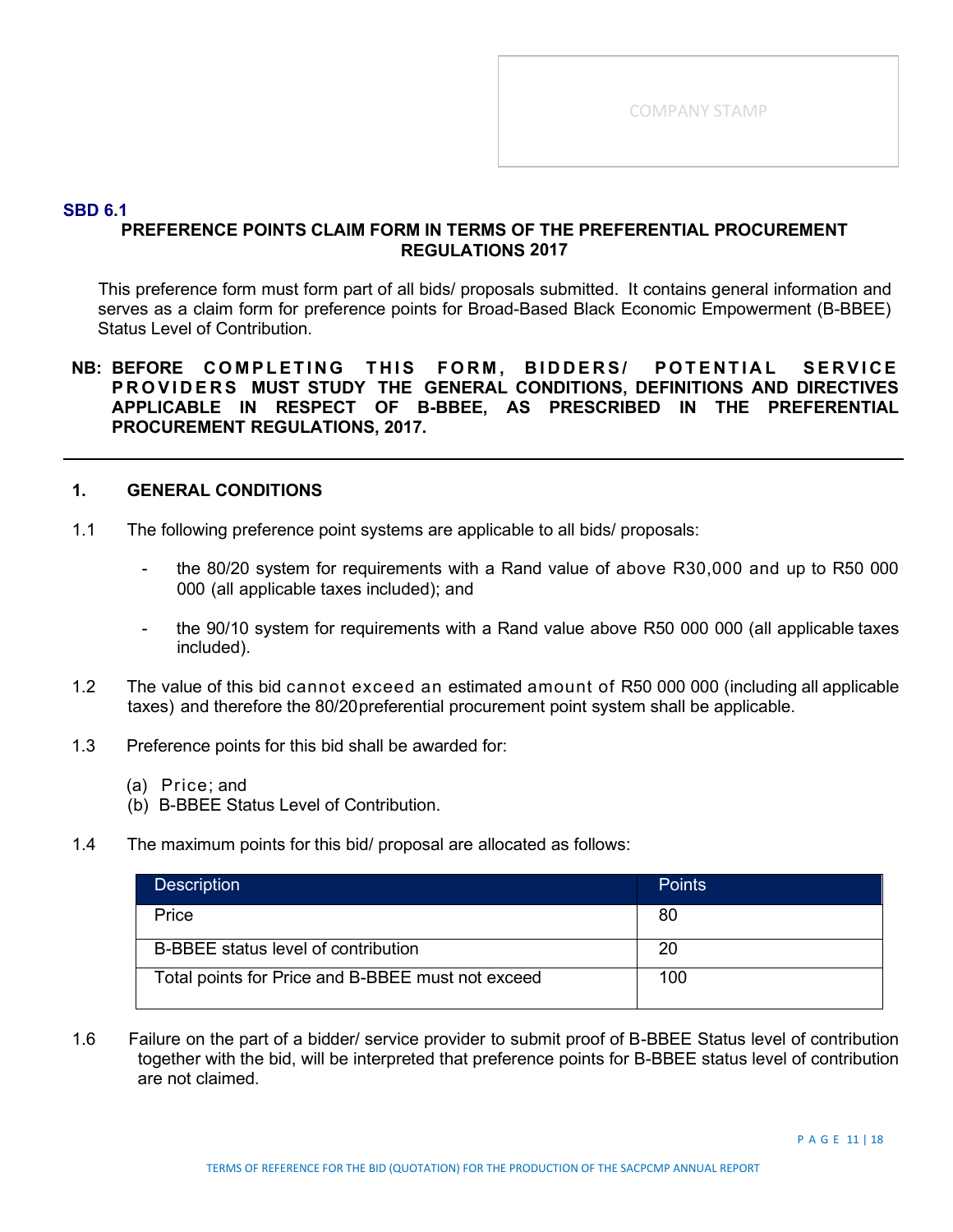1.6 The purchaser reserves the right to require of a bidder, either before a bid is adjudicated or at any time subsequently, to substantiate any claim deemed fit in any manner required by the purchaser.

### **DEFINITIONS**

(a) **"B-BBEE"** means Broad-Based Black Economic Empowerment as defined in section 1 of the Broad-Based Black Economic Empowerment Act.

- (b) "**B-BBEE status level of contributor"** means the B-BBEE status of an entity in terms of a code of good practice on black economic empowerment, issued in terms of section 9(1) of the Broad-Based Black Economic Empowerment Act.
- (c) **"bid"** means a written offer in a prescribed or stipulated form in response to an invitation by an organ of state for the provision of goods or services, through price quotations, advertised competitive bidding processes or proposals.
- (d) **"Broad-Based Black Economic Empowerment Act"** means the Broad-Based Black Economic Empowerment Act, 2003 (Act No. 53 of 2003).
- (e) **"EME"** means an Exempted Micro Enterprise in terms of a code of good practice on black economic empowerment issued in terms of section 9 (1) of the Broad-Based Black Economic Empowerment Act.
- (f) **"functionality"** means the ability of a tenderer to provide goods or services in accordance with specifications as set out in the tender documents.
- (g) **"prices"** includes all applicable taxes less all unconditional discounts.
- (h) **"proof of B-BBEE status level of contributor"** means:
	- 1) B-BBEE Status level certificate issued by an authorized body or person.
	- 2) A sworn affidavit as prescribed by the B-BBEE Codes of Good Practice.
	- 3) Any other requirement prescribed in terms of the B-BBEE Act.
- (i) **"QSE"** means a qualifying small business enterprise in terms of a code of good practice on black economic empowerment issued in terms of section 9 (1) of the Broad-Based Black Economic Empowerment Act.
- (j) **"Rand value"** means the total estimated value of a contract in Rand, calculated at the time of bid invitation, and includes all applicable taxes.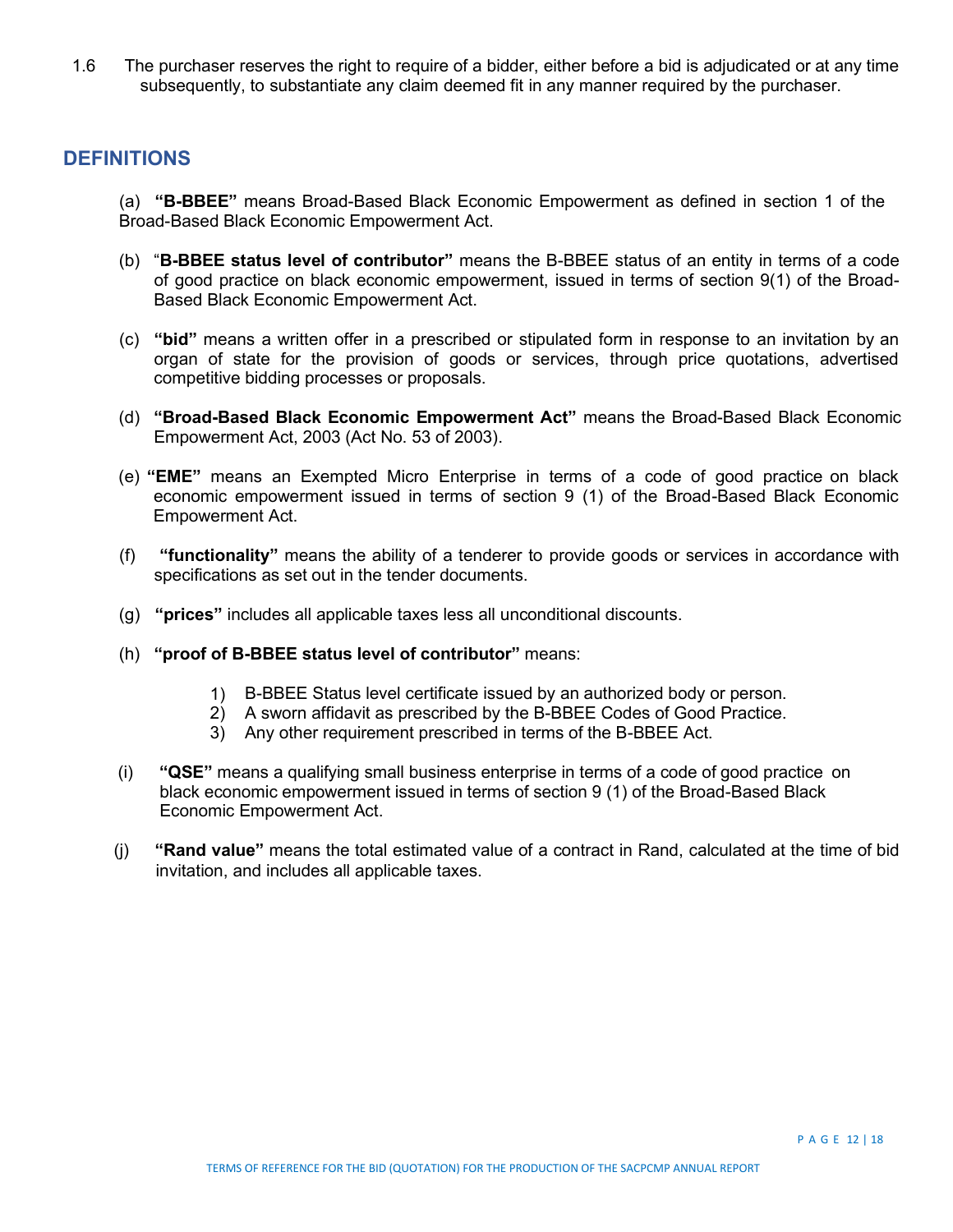# **POINTS AWARDED FOR PRICE**

### **THE 80/20 OR 90/10 PREFERENCE POINT SYSTEMS**

A maximum of 80 or 90 points is allocated for price on the following basis:



### **4.1 POINTS AWARDED FOR B-BBEE STATUS LEVEL OF CONTRIBUTOR**

In terms of Regulation 6 (2) and 7 (2) of the Preferential Procurement Regulations, preference points must be awarded to a bidder for attaining the B-BBEE status level of contribution in accordance with the table below:

| <b>B-BBEE Status Level of</b><br><b>Contributor</b> | <b>Number of points</b><br>(90/10 system) | <b>Number of points</b><br>(80/20 system) |
|-----------------------------------------------------|-------------------------------------------|-------------------------------------------|
| 1                                                   | 10                                        | 20                                        |
| $\overline{2}$                                      | 9                                         | 18                                        |
| 3                                                   | $6\phantom{1}$                            | 14                                        |
| $\overline{4}$                                      | 5                                         | 12                                        |
| 5                                                   | $\overline{4}$                            | 8                                         |
| 6                                                   | 3                                         | $6\phantom{1}6$                           |
| $\overline{7}$                                      | $\overline{2}$                            | $\overline{4}$                            |
| 8                                                   | 1                                         | $\overline{2}$                            |
| Non-compliant contributor                           | $\overline{0}$                            | $\mathbf{0}$                              |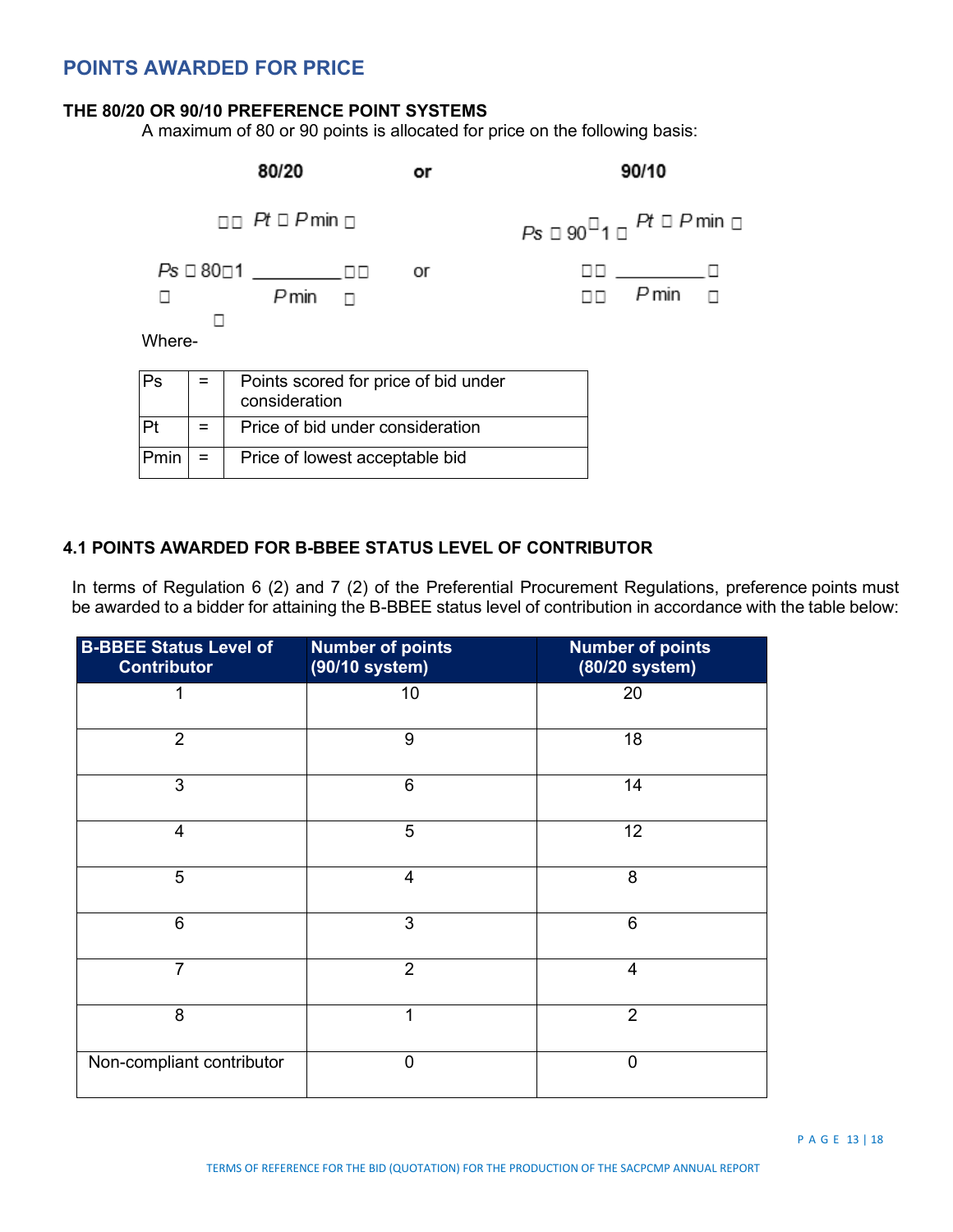## **BID DECLARATION**

5.1 Bidders who claim points in respect of B-BBEE Status Level of Contribution must complete the following:

### **6. B-BBEE STATUS LEVEL OF CONTRIBUTOR CLAIMED IN TERMS OF PARAGRAPHS 1.4 AND 4.1**

6.1 B-BBEE Status Level of Contributor: ……….……… (maximum of 10 or 20 points) (Points claimed in respect of paragraph 7.1 must be in accordance with the table reflected in paragraph 4.1 and must be substantiated by relevant proof of B-BBEE status level of contributor.

### **7. SUB-CONTRACTING**

- 7.1 Will any portion of the contract be sub-contracted? (*Tick applicable box*) YE NO
	- 7.1.1. If yes, please indicate:
		- i) What percentage of the contract will be subcontracted..........................%
		- ii) The name of the sub-contractor…………………………………………………..
		- iii) The B-BBEE status level of the sub-contractor.............................……………..
		- iv) Whether the sub-contractor is an EME or QSE *(Tick applicable box*)
			- YEL INO
		- v) Specify, by ticking the appropriate box, if subcontracting with an enterprise in terms of Preferential Procurement Regulations,2017:

| Designated Group: An EME or QSE which is at last 51% owned by:    |               | <b>QSE</b> |
|-------------------------------------------------------------------|---------------|------------|
|                                                                   | $\mathcal{N}$ |            |
| <b>Black people</b>                                               |               |            |
| Black people who are youth                                        |               |            |
| Black people who are women                                        |               |            |
| Black people with disabilities                                    |               |            |
| Black people living in rural or underdeveloped areas or townships |               |            |
| Cooperative owned by black people                                 |               |            |
| Black people who are military veterans                            |               |            |
| <b>OR</b>                                                         |               |            |
| Any EME                                                           |               |            |
| Any QSE                                                           |               |            |

### **8**. **DECLARATION WITH REGARD TO COMPANY/FIRM**

- 8.1 Name of company name firm…………………………………………………………….
- 8.2 VAT registration number……………………………….…………………………………
- 8.3 Company registration number……….………………………………………………….
- 8.4 TYPE OF COMPANY/ FIRM [TICK APPLICABLE BOX]
	- □ Partnership/Joint Venture / Consortium
	- □ One-person business/sole propriety
	- □ Close corporation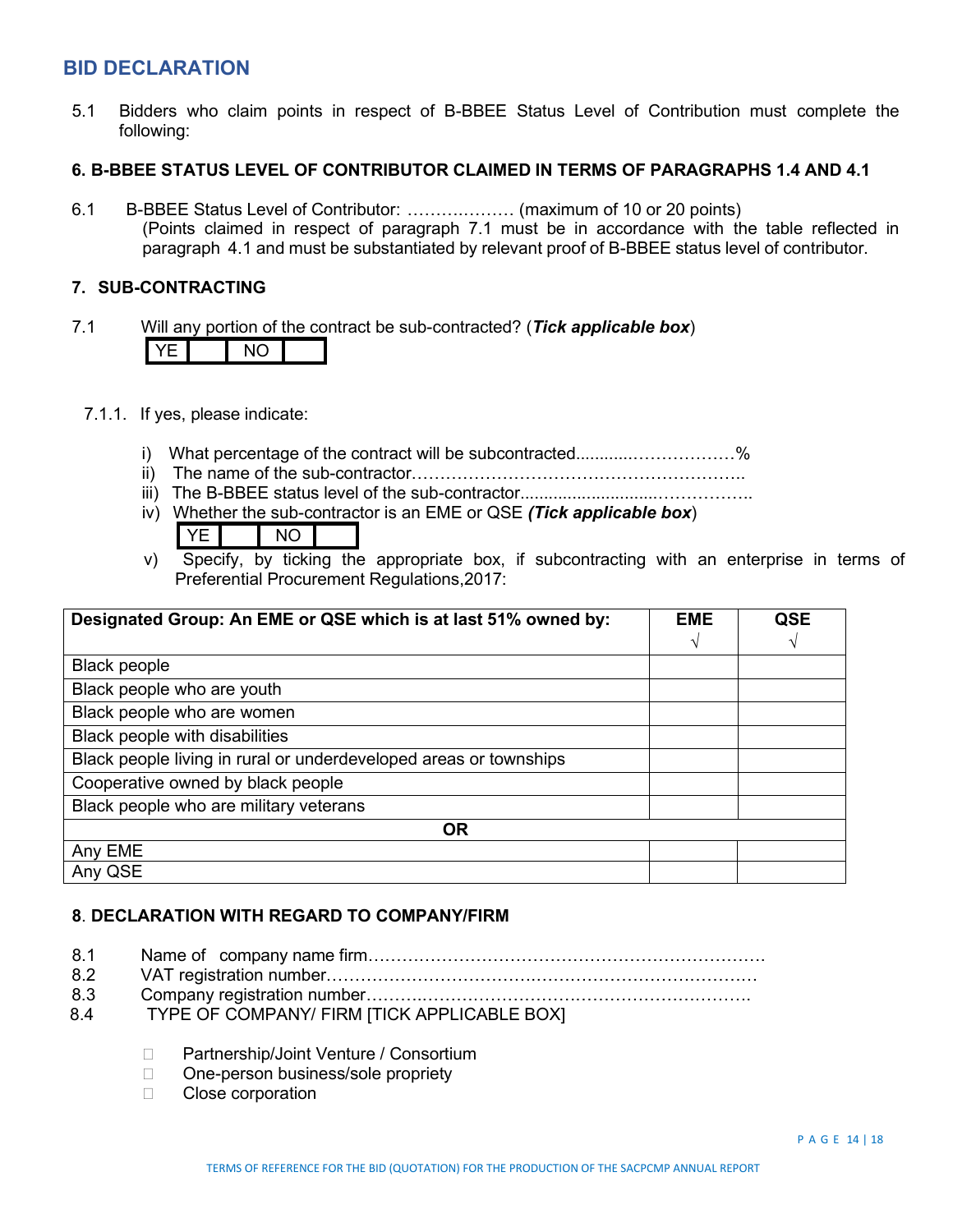- □ Company
- (Pty) Limited

### 8.5 DESCRIBE PRINCIPAL BUSINESS ACTIVITIES

……………………………………………………………………………………………… ………………………………………………………………………………………………

### 8.6 COMPANY CLASSIFICATION [TICK APPLICABLE BOX]

- Manufacturer
- □ Supplier
- □ Professional service provider
- □ Other service providers, e.g. transporter, etc.
- 8.7 Total number of years the company/firm has been in business………………………
- 8.8 I/we, the undersigned, who is / are duly authorised to do so on behalf of the company/firm, certify that the points claimed, based on the B-BBE status level of contributor indicated in paragraphs 1.4 and 6.1 of the foregoing certificate, qualifies the company/ firm for the preference(s) shown and I / we acknowledge that:
	- i) The information furnished is true and correct.
	- ii) The preference points claimed are in accordance with the General Conditions as indicated in paragraph 1 of this form.
	- iii) In the event of a contract being awarded as a result of points claimed as shown in paragraphs 1.4 and 6.1, the contractor may be required to furnish documentary proof to the satisfaction of the purchaser that the claims are correct.
	- iv) If the B-BBEE status level of contributor has been claimed or obtained on a fraudulent basis or any of the conditions of contract have not been fulfilled, the purchaser may, in addition to any other remedy it may have –
		- (a) disqualify the person from the bidding process.
		- (b) recover costs, losses or damages it has incurred or suffered as a result of that person's conduct.
		- (c) cancel the contract and claim any damages which it has suffered as a result of having to make less favorable arrangements due to such cancellation.
		- (d) recommend that the bidder or contractor, its shareholders and directors, or only the shareholders and directors who acted on a fraudulent basis, be restricted by the National Treasury from obtaining business from any organ of state for a period not exceeding 10 years, after the *audi alteram partem* (hear the other side) rule has been applied; and
		- (e) forward the matter for criminal prosecution.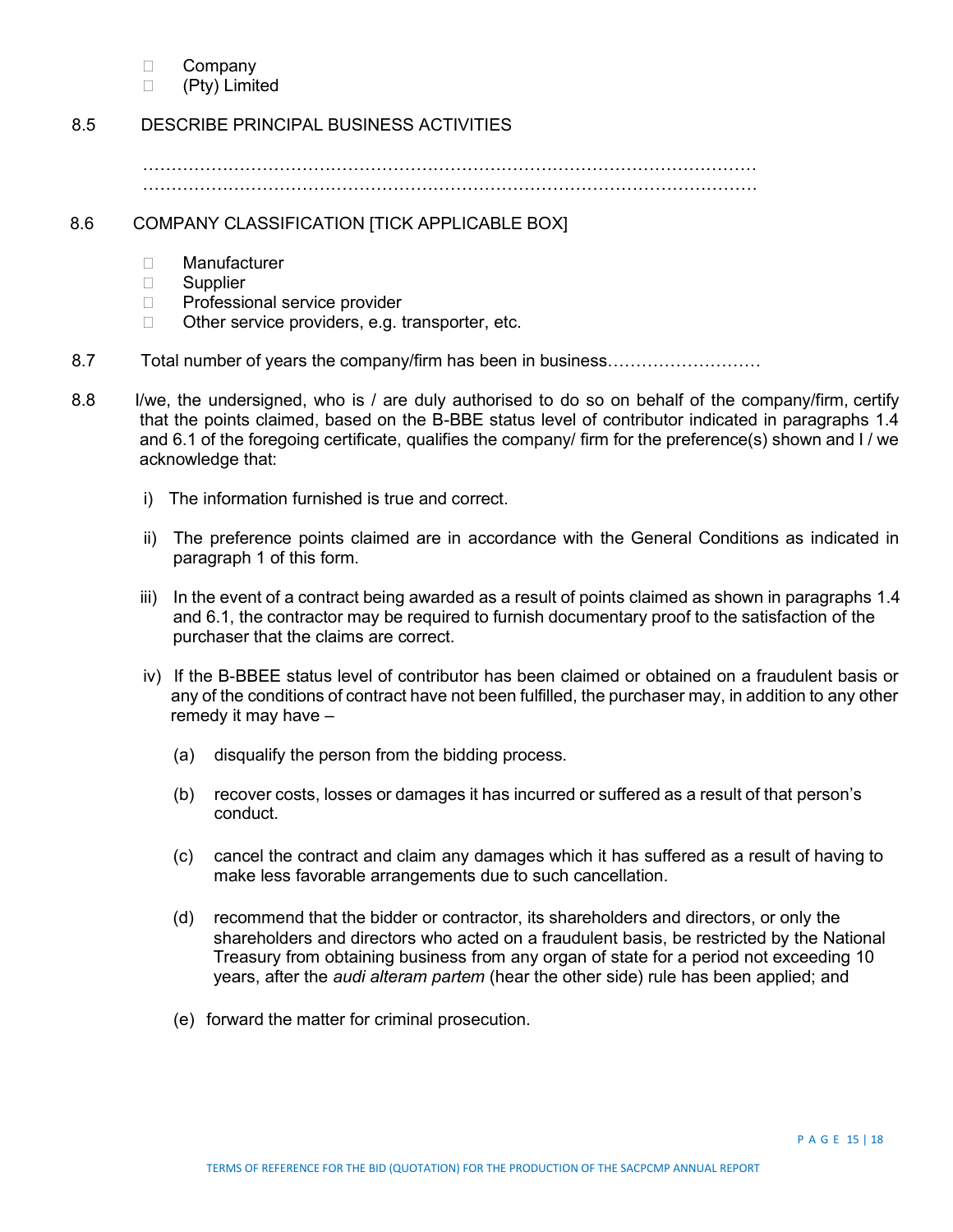| <b>WITNESSES</b> | SIGNATURE(S) OF BIDDERS(S) |
|------------------|----------------------------|
|                  | DATE:                      |
| ◠                | ADDRESS:                   |
|                  |                            |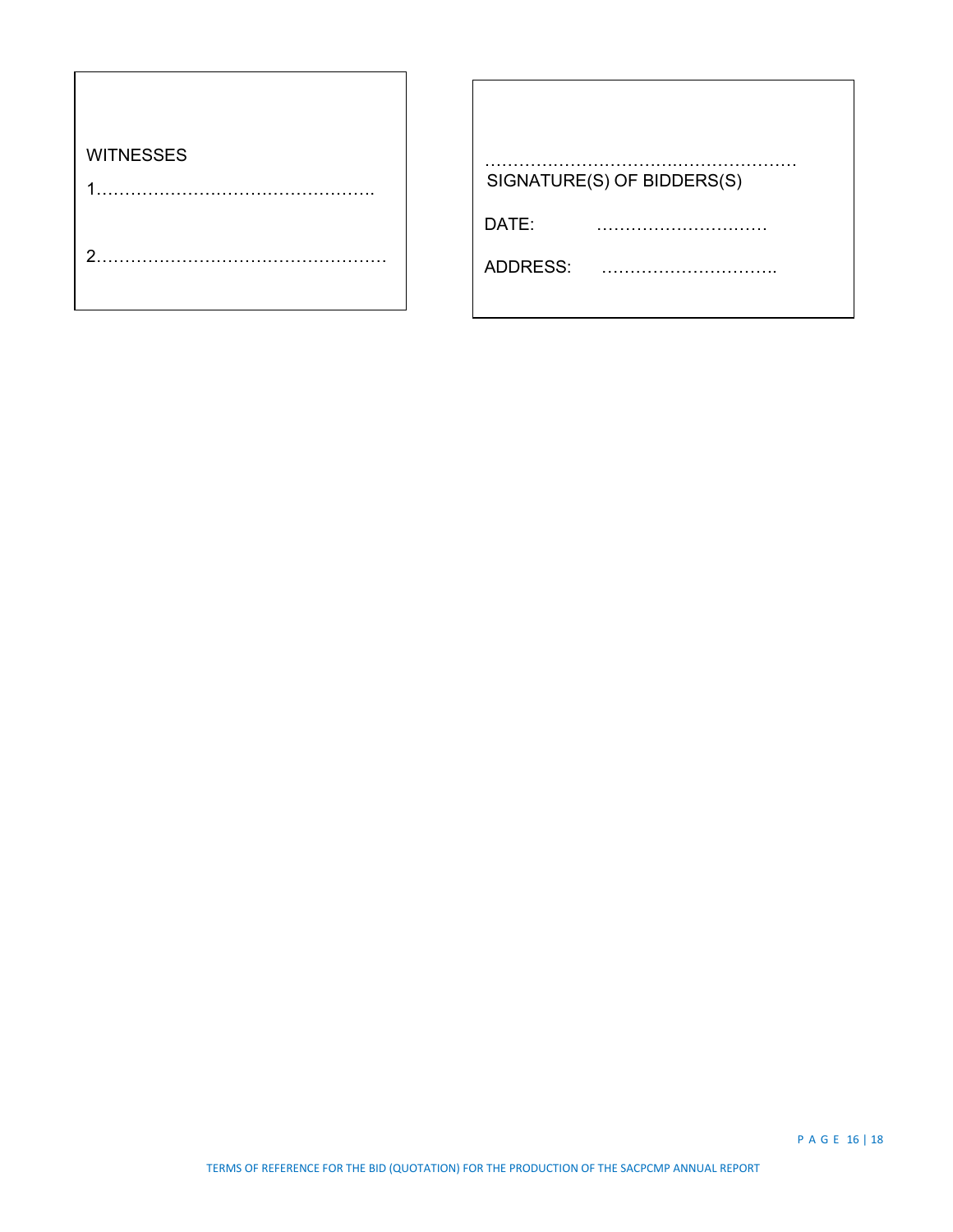### **Addendum A.**

B-BBEE Level of Contribution certificate – original or certified copy.